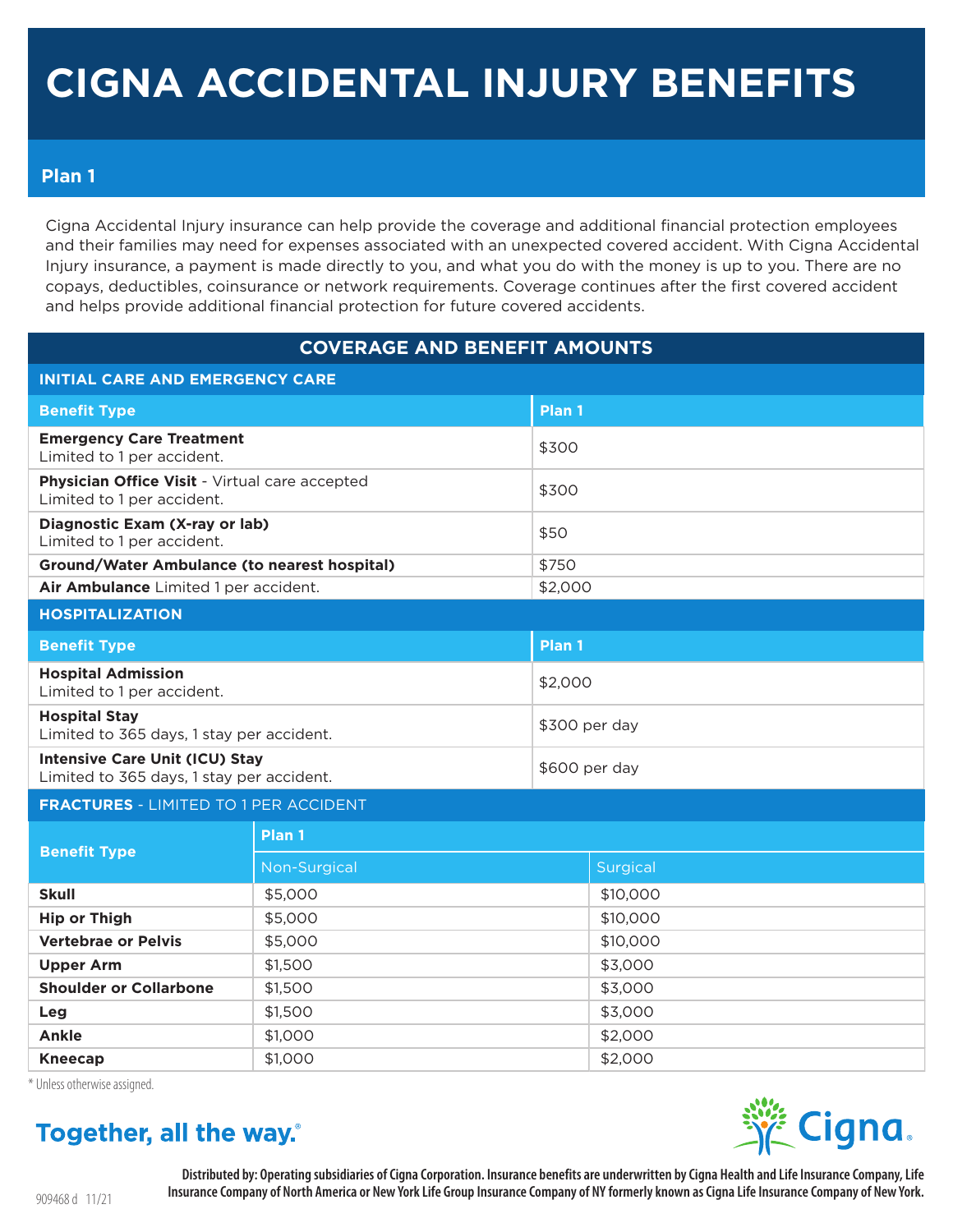| <b>FRACTURES</b> - LIMITED TO 1 PER ACCIDENT (continued)           |                                                                                |          |  |  |  |
|--------------------------------------------------------------------|--------------------------------------------------------------------------------|----------|--|--|--|
|                                                                    | Plan 1                                                                         |          |  |  |  |
| <b>Benefit Type</b>                                                | Non-Surgical                                                                   | Surgical |  |  |  |
| <b>Lower Arm</b>                                                   | \$1,000                                                                        | \$2,000  |  |  |  |
| Foot                                                               | \$1,000                                                                        | \$2,000  |  |  |  |
| <b>Hand or Wrist</b>                                               | \$1,000                                                                        | \$2,000  |  |  |  |
| <b>Upper Jaw</b>                                                   | \$800                                                                          | \$1,600  |  |  |  |
| <b>Lower Jaw</b>                                                   | \$800                                                                          | \$1,600  |  |  |  |
| <b>Bones of Face or Nose</b>                                       | \$800                                                                          | \$1,600  |  |  |  |
| <b>Vertebral Processes</b>                                         | \$800                                                                          | \$1,600  |  |  |  |
| <b>Rib</b><br>More than 1 rib fracture<br>pays 2 times the benefit | \$300                                                                          | \$600    |  |  |  |
| Coccyx                                                             | \$300                                                                          | \$600    |  |  |  |
| <b>Finger</b><br>More than 1 finger pays<br>2 times the benefit    | \$250                                                                          | \$500    |  |  |  |
| <b>Toe</b><br>More than 1 toe fracture<br>pays 2 times the benefit | \$250                                                                          | \$500    |  |  |  |
| <b>Sternum</b>                                                     | \$250                                                                          | \$500    |  |  |  |
| <b>Heel</b>                                                        | \$250                                                                          | \$500    |  |  |  |
| <b>Chip Fracture</b>                                               | 25% of closed fracture benefit                                                 | N/A      |  |  |  |
| <b>Multiple Fractures</b>                                          | 200% of the single fracture benefit for<br>multiple fractures to the same bone | N/A      |  |  |  |
| <b>DISLOCATIONS - LIMITED TO 1 PER ACCIDENT</b>                    |                                                                                |          |  |  |  |
|                                                                    | Plan 1                                                                         |          |  |  |  |
| <b>Benefit Type</b>                                                | Non-Surgical                                                                   | Surgical |  |  |  |
| <b>Hip Joint</b>                                                   | \$3,000                                                                        | \$6,000  |  |  |  |
| <b>Knee Joint</b>                                                  | \$3,000                                                                        | \$6,000  |  |  |  |
| <b>Bones of Foot</b>                                               | \$3,000                                                                        | \$6,000  |  |  |  |
| <b>Ankle</b>                                                       | \$1,500                                                                        | \$3,000  |  |  |  |
| Wrist                                                              | \$1,000                                                                        | \$2,000  |  |  |  |
| <b>Elbow</b>                                                       | \$800                                                                          | \$1,600  |  |  |  |
| <b>Shoulder</b>                                                    | \$600                                                                          | \$1,200  |  |  |  |
| <b>Hand</b>                                                        | \$600                                                                          | \$1,200  |  |  |  |
| <b>Collarbone</b>                                                  | \$600                                                                          | \$1,200  |  |  |  |
| <b>Lower Jaw</b>                                                   | \$600                                                                          | \$1,200  |  |  |  |
| <b>Finger or Toe</b><br>More than 1 pays 2 times the<br>benefit    | \$150                                                                          | \$300    |  |  |  |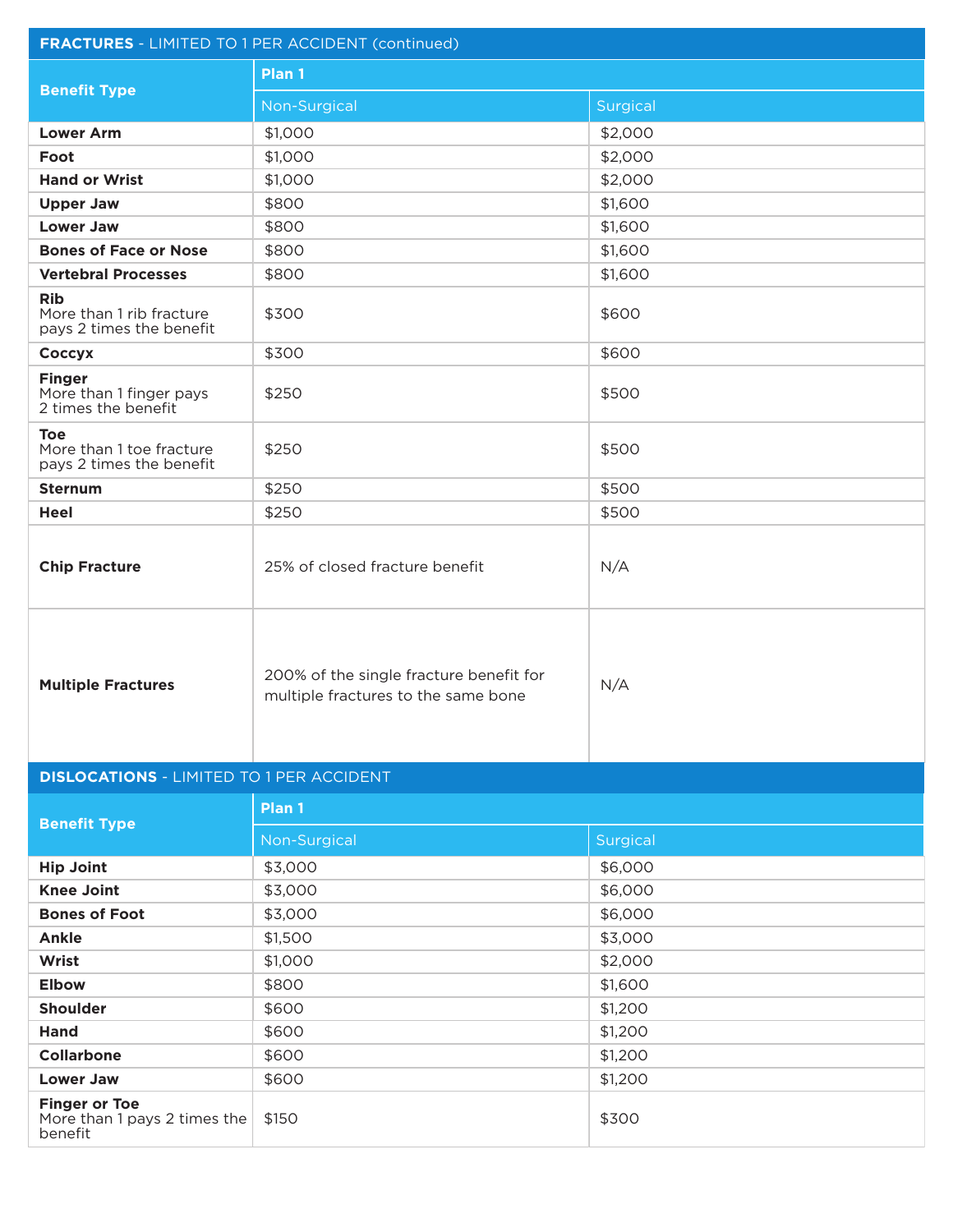| <b>FOLLOW-UP CARE - VIRTUAL CARE ACCEPTED</b>                                                                                                                      |        |                                                                        |  |  |  |
|--------------------------------------------------------------------------------------------------------------------------------------------------------------------|--------|------------------------------------------------------------------------|--|--|--|
| <b>Benefit Type</b>                                                                                                                                                |        | Plan 1                                                                 |  |  |  |
| <b>Follow-up Physician Office Visit</b><br>Limited to 10 visits per accident.                                                                                      |        | \$125                                                                  |  |  |  |
| <b>Follow-up Physical Therapy Visits</b><br>Limited to 10 visits per accident.                                                                                     |        | \$75                                                                   |  |  |  |
| <b>ENHANCED ACCIDENT BENEFITS - LIMITED TO 1 PER ACCIDENT UNLESS OTHERWISE INDICATED</b>                                                                           |        |                                                                        |  |  |  |
| <b>Benefit Type</b>                                                                                                                                                | Plan 1 |                                                                        |  |  |  |
| <b>Small Burns</b> (2nd or 3rd degree - 20% or less of body)                                                                                                       |        | \$500                                                                  |  |  |  |
| Large Burns (2nd degree - More than 20% of body)                                                                                                                   |        | \$1,000                                                                |  |  |  |
| Large Burns (3rd degree - More than 20% of body)                                                                                                                   |        | \$10,000                                                               |  |  |  |
| Skin graft Benefit (if burn benefit paid)                                                                                                                          |        | 50% of the applicable benefit for Small Burns or Large<br><b>Burns</b> |  |  |  |
| <b>Small Lacerations</b> Limited to 2 (<6 inches with 2+ sutures)                                                                                                  |        | \$150                                                                  |  |  |  |
| <b>Large Lacerations</b> Limited to 2 (>6 inches with 2+ sutures)                                                                                                  |        | \$800                                                                  |  |  |  |
| <b>General Anesthesia Benefit</b>                                                                                                                                  |        | \$200                                                                  |  |  |  |
| <b>Medicine Benefit</b>                                                                                                                                            |        | \$15                                                                   |  |  |  |
| <b>Medical Supply Benefit</b>                                                                                                                                      |        | \$15                                                                   |  |  |  |
| <b>Abdominal or Thoracic Surgery</b>                                                                                                                               |        | \$1,500                                                                |  |  |  |
| <b>Tendon, Ligament, Rotator Cuff</b><br>or Knee Surgery - Repair                                                                                                  |        | \$1,000                                                                |  |  |  |
| Tendon, Ligament, Rotator Cuff<br>or Knee Surgery - Exploratory                                                                                                    |        | \$200                                                                  |  |  |  |
| <b>Ruptured Disc Surgery - Repair</b>                                                                                                                              |        | \$1,000                                                                |  |  |  |
| <b>Eye Injury Surgery</b>                                                                                                                                          |        | \$600                                                                  |  |  |  |
| Eye Injury - Removal of Foreign Object                                                                                                                             |        | \$300                                                                  |  |  |  |
| <b>Emergency Dental - Extraction</b><br>More than 1 tooth pays 2 times the benefit                                                                                 |        | \$450                                                                  |  |  |  |
| <b>Emergency Dental - Broken Tooth</b><br>More than 1 tooth pays 2 times the benefit                                                                               |        | \$100                                                                  |  |  |  |
| <b>Concussion</b>                                                                                                                                                  |        | \$200                                                                  |  |  |  |
| Coma                                                                                                                                                               |        | \$15,000                                                               |  |  |  |
| <b>Diagnostic Advanced</b>                                                                                                                                         |        | \$300                                                                  |  |  |  |
| <b>Appliance (Durable Medical Equipment)</b><br>Limited to 2. Not including hearing aids, dentures,<br>eyeglasses, cosmetic devices, artificial joint replacements |        | \$200                                                                  |  |  |  |
| Prothesis (arm, leg, hand, foot, eye)<br>Limited to 2. Not including hearing aids, dentures,<br>eyeglasses, cosmetic devices, artificial joint replacements        |        | \$3,000                                                                |  |  |  |
| Paralysis - Paraplegia (>30 days)                                                                                                                                  |        | \$7,500                                                                |  |  |  |
| Paralysis - Quadriplegia (>30 days)                                                                                                                                |        | \$15,000                                                               |  |  |  |
| Blood, plasma, platelets                                                                                                                                           |        | \$300                                                                  |  |  |  |
| Transportation (100+ miles one way)<br>Treatment not available locally with required hospital stay.                                                                |        | \$600                                                                  |  |  |  |
| Family Lodging (100+ miles one way)<br>Limited to 30 days. Treatment not available locally with<br>required hospital stay.                                         |        | \$200 per day                                                          |  |  |  |